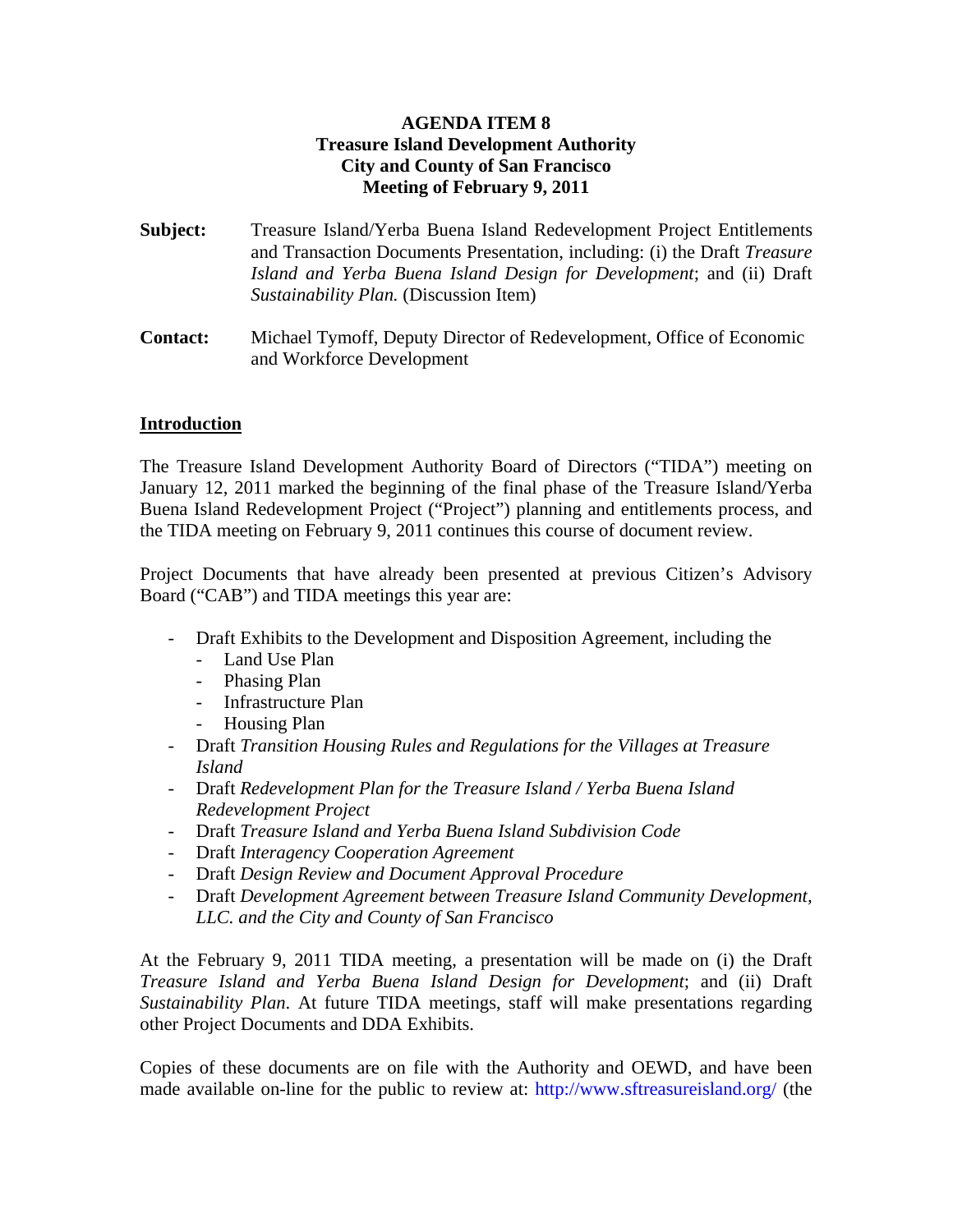main Authority website) and: http://sftreasureisland.org/index.aspx?page=26 (for a direct link to the documents). They are listed under "Master Development Submittals."

As extensive project background, planning process summary, project overview, Project Documents summary as well as the 2006 and 2010 Term Sheet summaries were provided in a previous memo for the January 12, 2011 TIDA meeting, they have been omitted from this memo for brevity. However, those items provide a background and context for the Project Documents review and final approvals, and should be retained for reference.

This staff summary includes the following sections:

| I. Introduction                                                   | Pages 1-2     |
|-------------------------------------------------------------------|---------------|
| II. Draft Project Documents                                       | Pages 2-9     |
| a. Implementing Documents                                         |               |
| <i>i.</i> Design for Development                                  |               |
| ii. Sustainability Plan                                           |               |
| III. Attachment A – TICD Environmental Sustainability Obligations | Pages $10-14$ |

#### **DRAFT PROJECT DOCUMENTS**

The Project Documents advance and refine plans which represent more than ten years of work by the CAB, TIDA, TICD, the Board of Supervisors ("BOS") and other key stakeholders including local community organizations, residents and members of the public. This section is intended to summarize the Draft Design for Development and the Draft Sustainability Plan, both of which are Implementing Documents as described below. The purpose, role and relationship of each document is described in detail. The Project Documents are generally categorized as follows:

- 1. Authorizing Documents. Generally speaking, the actions that authorize the project are more general and comply with strict legal processes. Authorizing Actions include the preparation and certification of an Environmental Impact Report, adoption of the Redevelopment Plan, Amendments to the City Planning Code to make the Redevelopment Plan consistent with existing law, and the required Consistency Findings with the Bay Plan.
- 2. Implementing Documents. The actions that implement the project are more specific and detailed, and there is more flexibility in the exact form that these documents take. Implementing documents for the Redevelopment Plan for Treasure Island include, among others, the Development and Disposition Agreement ("DDA") and all of its exhibits, the Design for Development, the Mitigation Monitoring and Reporting Plan, the Public Trust Exchange Agreement, and documentation related to the Early Transfer by the Navy.
- 3. Procedural Documents. The procedural documents are companion pieces to the implementing documents that go into detail about the processes that the Authority and the City will follow in implementing the project. The agreements in the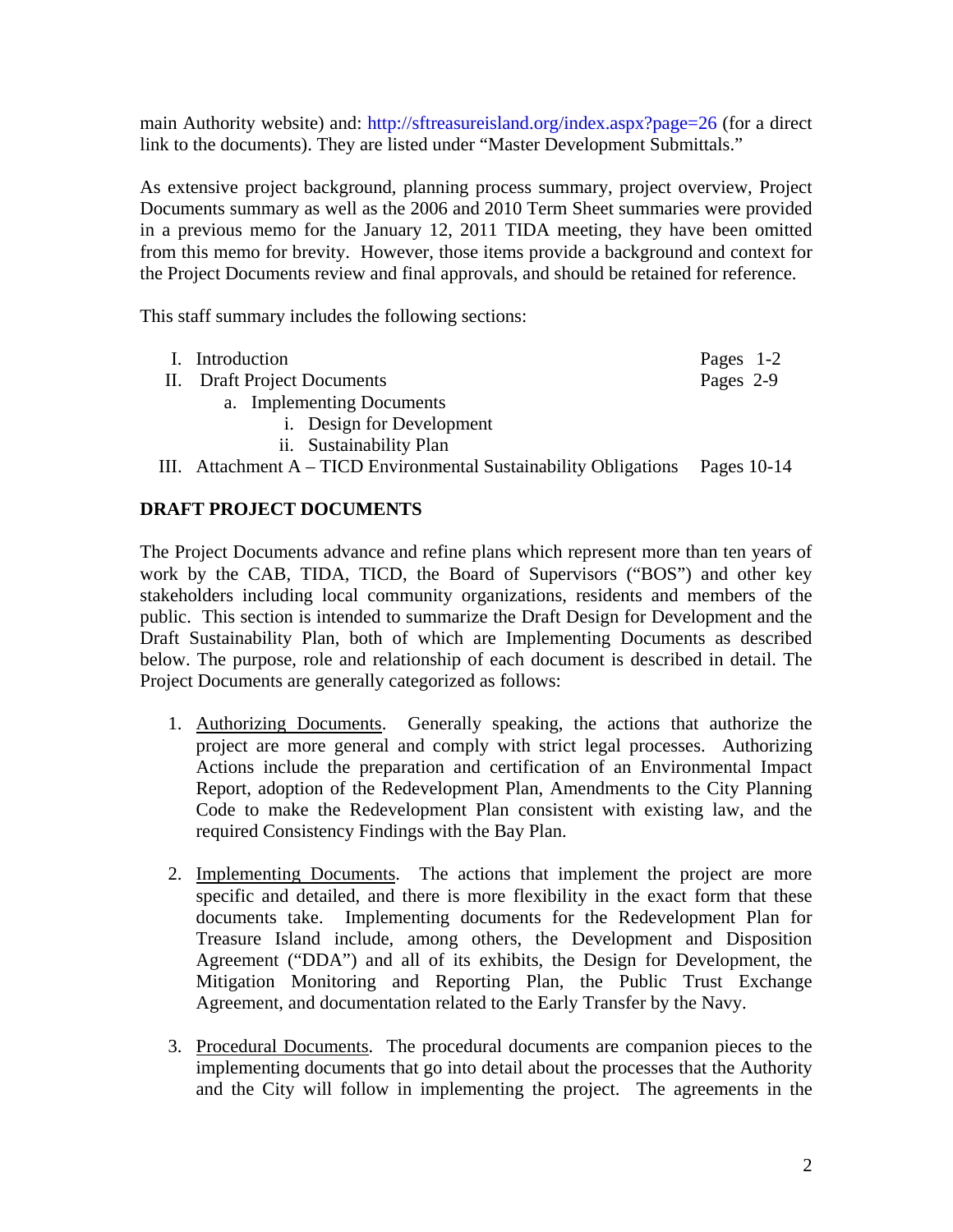implementing documents will be enforced through the DDA itself, as well as through the procedural documents: a Design Review and Document Approval Procedure, an Interagency Cooperation Agreement, and the Treasure Island and Yerba Buena Island Subdivision Code.

#### **A. Implementing Documents**

#### **1. Design for Development Summary**

The intent of the Design for Development ("D4D") is first and foremost to ensure that a vital and engaging public realm is realized within an integrated framework/system of parks, open spaces, and pedestrian and bicycle friendly streets and pathways. The D4D sets forth the underlying vision and principles for redevelopment of Treasure Island and Yerba Buena Island and establishes development standards and design guidelines to implement the vision and principles that have made the project an award winning example of urban design and sustainable community development. The D4D describes the vision for the Islands' districts, the parks and open spaces, and the network of pedestrian and bicycle routes. It would establish specific land use controls and zoning, define and protect view corridors, establish guidance and requirements for sustainable building design, building envelope and design controls (such as height and bulk limits, tower separation, setbacks and fenestration; to name a few), and establish parking, loading, signage and lighting controls that would be applicable to all new construction in the TI/YBI Development Plan Area.

The D4D's design standards and guidelines would supersede the Planning Code for all new construction on the Islands. The D4D includes specific requirements for land uses, maximum allowable development, development blocks and easements, streetwall, setbacks, height limits (by establishing flexible height zones), building separation and bulk and massing controls. Standards would also be established for parks and open space, sunlight, wind, view corridors, streets, parking, loading and signage. The D4D would also include design guidelines, which are urban design recommendations for future private and public design proposals for new construction. These would act as guidance for both developers and their design teams, as well as serve as a reference document for staff and TIDA Board review and approvals. The Design Guidelines would include design guidelines for each proposed land use (residential, commercial, retail, hotel, and historic, as well as for parks and open space, streets and parking and loading).

The D4D would be a companion document to, and would be authorized by, the proposed Redevelopment Plan. The Authority Board would adopt the D4D at the same time as other project approvals and transaction documents, pursuant to the authority granted to the Authority Board under the Redevelopment Plan. The design review process, through which compliance with the D4D would be measured, would occur through a series of submittals as prescribed by the Design Review and Document Approval Procedure (DRDAP), was presented at the last TIDA meeting on January 26, 2011. Ĭ

#### **a. Section One – Plan Overview**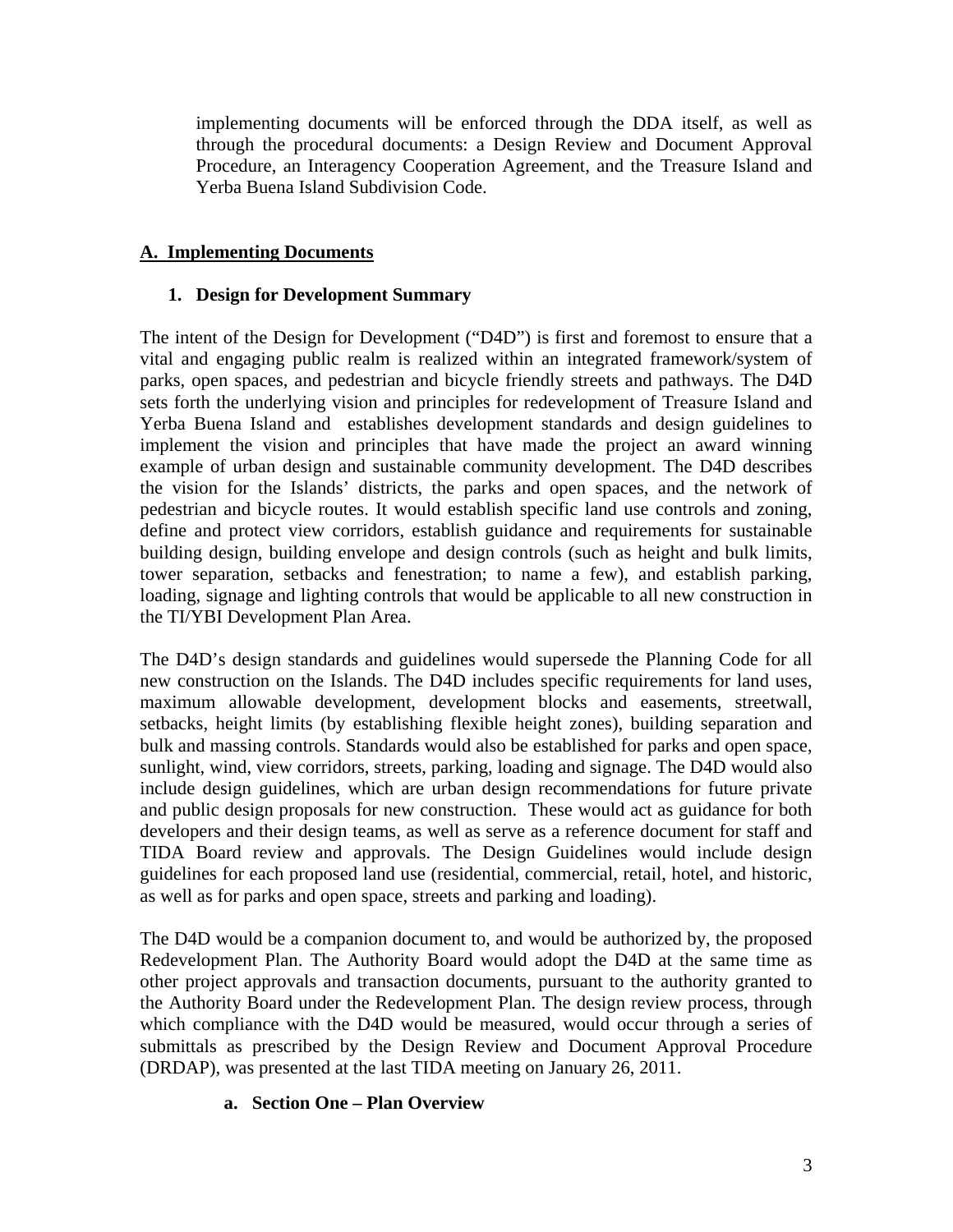The D4D is organized into five sections. The first section provides an overarching vision, guiding principles and place making concepts that shape the Design for Development. Ten years of intensive public planning have established 13 principles and 12 interlocking frameworks which guide, and are ultimately the foundation for, the open space, streets, land use, and building massing and design controls that will apply to all new development on the Islands. Section One also details the many places and neighborhoods which make up the project's design.

#### **b. Sections Two and Three – Treasure and Yerba Buena Island**

Sections Two and Three present the specific guidelines that will guide development on both Treasure Island and Yerba Buena Island, respectively. Both sections include designs for open space, streets, land use standards, and guidelines for building massing, design and parking.

Important changes to Sections Two and Three of the Design for Development since they were last presented to TIDA in March 2010 include:

- Revision of maximum height envelopes on Treasure Island

Base heights on Treasure Island have been revised from 60' and 70' to 65'. Island core Flex Zones have been modified from 350' and 450' to 315' and from 650' to 450'. Bulk and massing controls have been revised to reflect this change.

- Retention of Treasure Island Chapel

In response to public comments, the existing Chapel building on Treasure Island will be retained as part of the Cultural Park. The Cultural Park is envisioned as a node that brings together the Island Core and the Cityside Neighborhood. The preservation of the Chapel within the park will create a distinct destination for non-denominational services, cultural gatherings and private events. The park landscape around the Chapel will be improved with new pedestrian paths, lawn areas, and a grove of trees and ornamental landscape areas.

- Creation of two-way Class I mixed-use pedestrian and bicycle lane on Macalla Road

Macalla Road is the primary road for traffic exiting the Bay Bridge, Yerba Buena Island and Treasure Island. In response to public comment, the streetscape has been adjusted to include a Class 1 mixed-use path, which accommodates two-way bicycle traffic, as well as a one-way Class 2 bike lane.

#### **c. Section Four – General Implementation**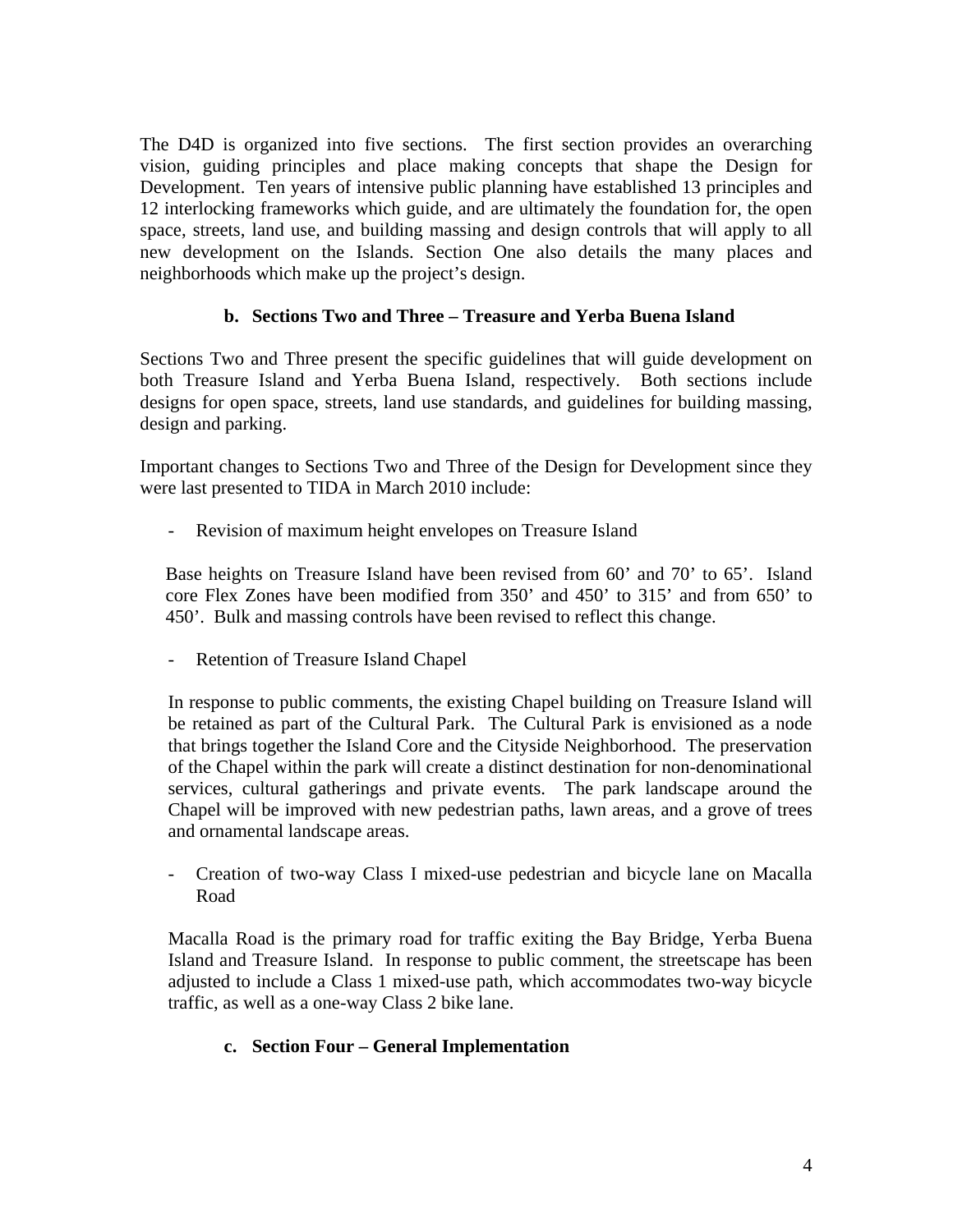Section Four outlines the regulatory steps for constructing infrastructure, open space or buildings on the islands. To ensure that the D4D is followed for all development within the Redevelopment Plan Project Area, TIDA intends to enter into Disposition and Development Agreements ("DDAs") for all improvements, including either infrastructure, or "horizontal," and buildings, or "vertical," improvements. The Horizontal DDA will be between TIDA and Treasure Island Community Development, LLC (the "Master Developer"). The principal obligations of the Master Developer under the Horizontal DDA are to construct horizontal infrastructure, including performing geotechnical stabilization of areas, grading the site to prepare it for development, making transportation improvements, constructing publics and open space and constructing utility distribution systems. All developers of new buildings and structures will be required to enter into a vertical DDA between the Master Developer, the Vertical Developer and TIDA. The rights granted by the Vertical DDA are principally the right to construct a certain amount of development, and the obligations imposed by the Vertical DDA include constructing the development in compliance with the Redevelopment Plan and the relevant provisions of the D4D.

TIDA will review all horizontal and vertical development proposals for consistency with the Redevelopment Plan and the Design for Development through the Design Review and Document Approval Procedure ("DRDAP"). The process outlined in the DRDAP was summarized at the January 26, 2011 TIDA meeting.

- Vegetation Fire Management Plan

A particularly important component to the general implementation of the D4D is the creation of a vegetation fire management plan. The plan provides minimum standards and guidelines to increase the ability of buildings on Yerba Buena Island to resist the intrusion of flame or burning embers being projected by a vegetation fire, and to contribute to a systematic reduction in conflagration losses through the use of performance and prescriptive requirements.

#### **d. Section Five - Appendix**

Section Five is an appendix containing a glossary of defined terms, the DRDAP, related resolutions and agreements, Green Building Specifications, and reference materials on historic protocols.

- Green Building Specifications

The Green Building Specifications establish sustainability requirements that apply to all residential and commercial buildings on Treasure Island and Yerba Buena Island. These specifications supplement the City and County of San Francisco's Green Building Ordinance, essentially "raising the sustainability bar" for the islands' development, and allowing the project to earn certain credits under the LEED-ND in order to achieve Gold certification In the event that applicable regulations such as CALgreen and the San Francisco Green Building Ordinance are revised such that they exceed these minimum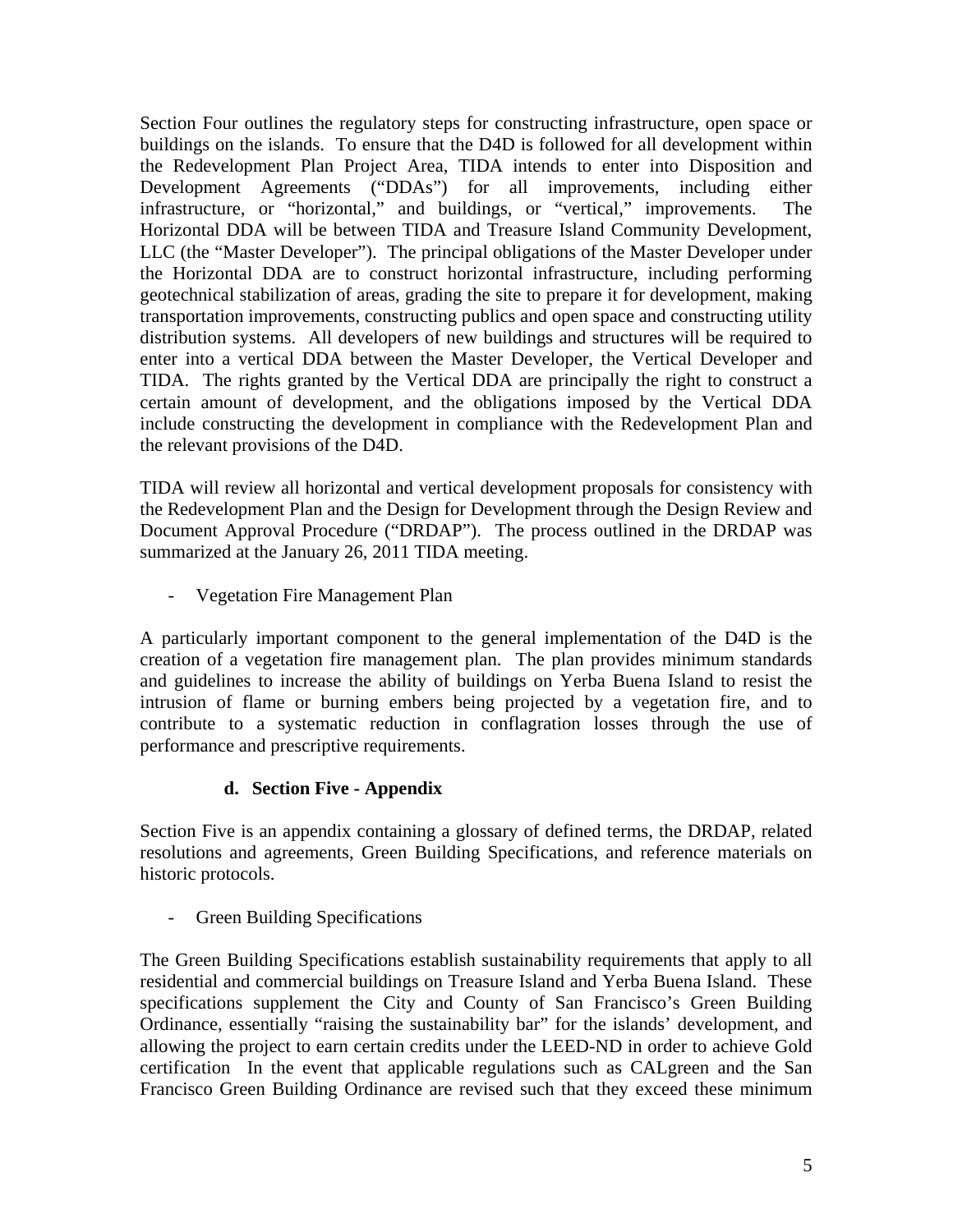standards, then the new, more stringent standards apply. Categories included in the Green Building Specifications are: energy, waste, water, landscaping, building and site design, materials and indoor air quality.

#### **2. Sustainability Plan Summary**

The Sustainability Plan, as updated from the 2006 Sustainability Plan as attached to the Development Plan and Term Sheet, is a policy document that would be adopted by TIDA at the time of all final project approvals. Unlike other Project Documents previously presented, the Sustainability Plan will not be attached to the DDA. Rather, a comprehensive list of TICD's obligations pursuant to the Sustainability Plan, including compliance with the City's Green Building Ordinance (GBO), will be attached to the DDA..

The overarching principle guiding TICD's sustainability obligations is a good faith effort to implement the sustainability principles outlined in the Land Use Plan and Development Program while maintaining the ability to achieve the return on investment outlined in the DDA as well as the ability to finance the level of public benefits outlined in the development program. The sustainability obligations are divided into six subsections: Land Use, Transportation, Energy and Water, Building Design and Construction, Solid Waste and Community Benefits, and reference obligations that are made and further detailed in the various Project Documents and exhibits to the DDA between TIDA and TICD. A draft of TICD's Sustainability Obligations is attached to this staff summary for reference.

The Sustainability Plan draws from related project documents that will be attached to the DDA, as well as establishes other program areas where the Project has the opportunity to advance its leadership position in the realm of sustainable development. Those are briefly discussed below, after the short summary of the evolution of the plan from 2006 to today.

In 2006, working closely with the San Francisco Department of the Environment (SFE), TIDA and TICD developed an innovative and comprehensive Sustainability Plan for Treasure Island / Yerba Buena Island, a first of its kind in the City for a large development project. The 2006 Sustainability Plan included principles, goals, targets and strategies for each of the key elements of the project including site design and land use, landscape and biodiversity, transportation, energy, water and wastewater, materials, solid waste, health, safety and security, community and society and economic development. The 2006 Sustainability Plan comprehensively integrated elements reflected in other components of the 2006 Development Plan and Term Sheet (e.g., the Infrastructure, Transportation and Housing Plans). At the time, the Sustainability Plan included the direct obligations of TICD and third party developers, but also set out high-level, longterm goals for the Project that will require key partnerships with other private parties, federal, state and local governmental agencies and other stakeholders and partners. In addition, the plan recognized the need to establish tools for measuring, monitoring and reporting the project's progress against these goals and proposed a structure for doing so.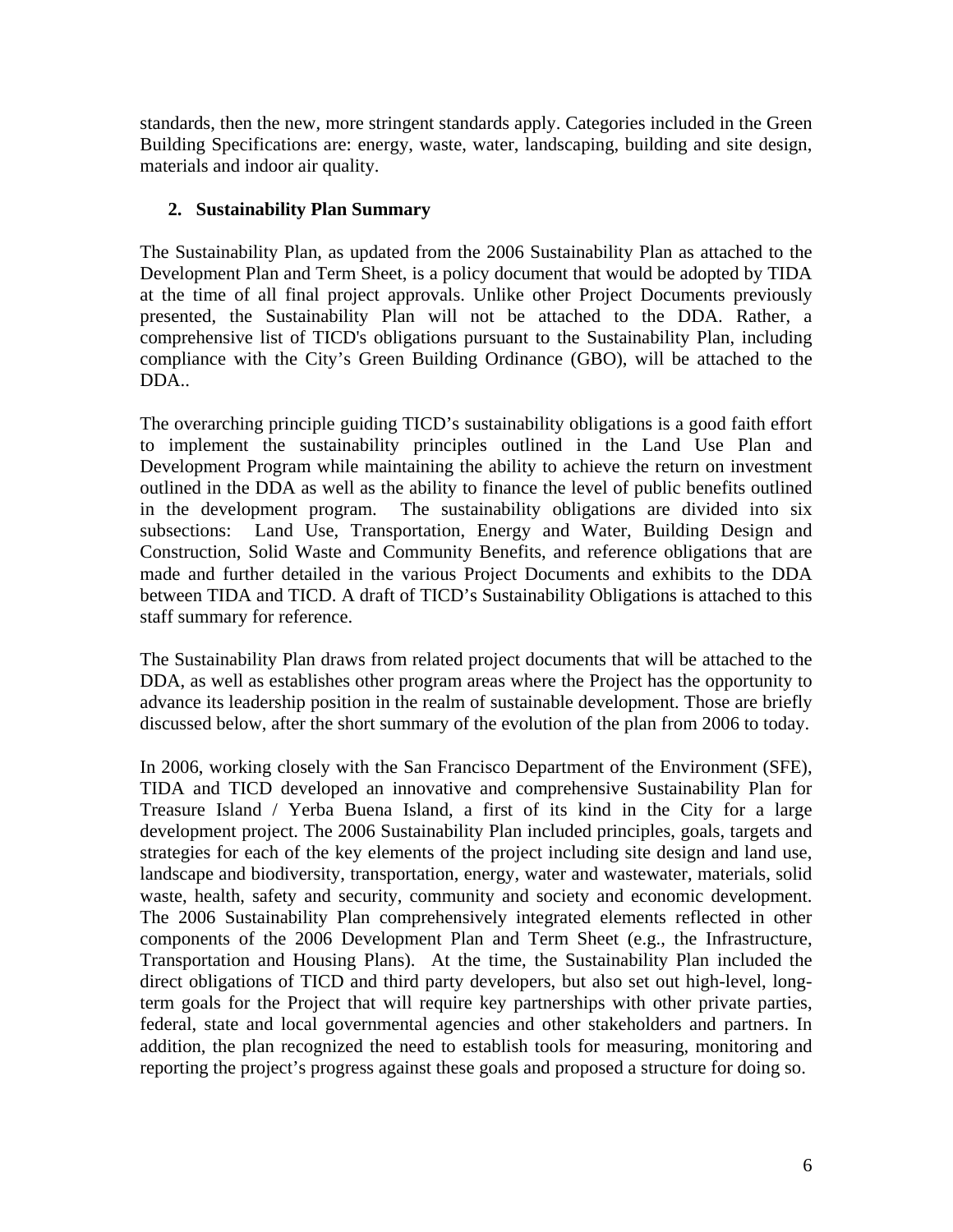Since 2006, staff and TICD have advanced project planning in all areas of the project's commitments to achieving high levels of sustainability. These efforts have included working with the SFPUC on a system wide Water Supply Assessment, conceptual designs for stormwater and wastewater management, updating analysis of LEED-ND compliance, and working with the Clinton Climate Initiative to develop a baseline inventory of greenhouse gas emissions and a roadmap to identify steps to reduce those emissions to less than zero (net neutral) over the long term life of the project. The 2010 Sustainability Plan outlines the latest thinking with respect to triple-bottom line sustainable development, including updates to the 2006 Plan's objectives, strategies and targets across key focus areas, including the following:

- *Site Design and Land Use*. Perhaps the single most important means of facilitating the sustainability goals of the project was achieved through the land use plan itself. For example, the street grid has been adjusted to maximize exposure to sun on the streets and into the buildings, while at the same time minimizing the impacts of the often strong winds on the islands. In addition, by creating a dense, compact land use plan located in close walking proximity to a multi-modal transit node, residents, employees and visitors are encouraged to choose walking, bicycling and transit over the automobile. This compact development plan also enables the majority of the Islands to be set aside for parks and open space, including the restoration, preservation and enhancement of natural habitat on both Islands. The density of the land plan provides a critical mass of residents and appropriate mix of land uses to support the retail amenities and services necessary for the community to be reasonably self-sufficient, in terms of providing for residents' daily needs, goods and services.
- *Transportation.* The Project's transportation program that has been designed as an innovative and integral element of the overall development program necessary to achieve the overall high levels of environmental performance consistent with SB 375 and AB 32 goals. The program is centered around a compact transitoriented land plan, and would provide robust, high frequency transit service to both sides of the Bay, as well as on-island suite of transit, bicycle and pedestrian facilities that promote a transit-oriented lifestyle, and minimize the impacts of private automobiles on the bridge. Additional transportation demand management programs include congestion pricing, ramp metering, mandatory transit passes for all residents, among others.
- *Community.* One of the fundamental principles of the Project is to develop a strong sense of community and provide a diversity of opportunities for recreation, arts, education and community engagement. This is achieved through the provision of community facilities, a diversity of housing types to attract a broad spectrum of household types and income levels, and by providing job and economic opportunities to residents, including formerly homeless individuals and families.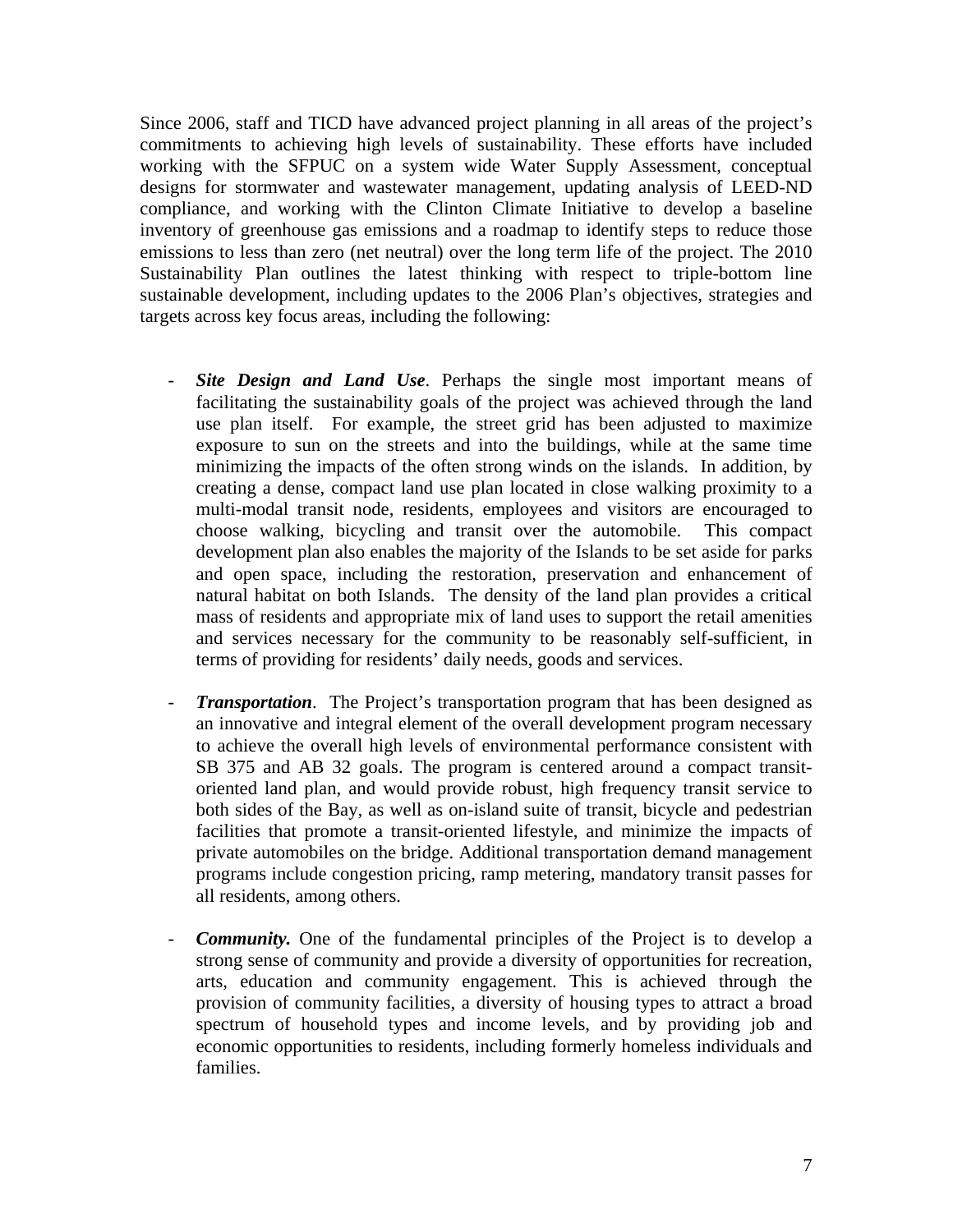- *Climate Change and Resilience.* Consistent with the City's policy to achieve carbon neutrality over the long term, the Project has partnered with the Clinton Climate Foundation and US Green Building Council in their Climate Positive Development Program in order to demonstrate successful models of large scale development achieving carbon neutrality. The project has undertaken a baseline analysis of all GHG emissions and a roadmap to reduce those to below zero over the life of the project. Additionally, the Project will make geotechnical improvements and provide protection against future sea level rise, including project generated funding in order to implement an adaptive management strategy to mitigate against climate change.
- *Energy*. The commitment to have individual buildings meet high performance green building specifications will ensure that energy resources are conserved by the new development. Extensive renewable energy generation is expected to be provided primarily via solar resources, but could also potentially be generated in smaller amounts via harnessing wind resources, through the construction of small scale vertical axis wind turbines, either ground mounted or on buildings. All appropriate building rooftops will be designed to accept photovoltaic panels and advancing technologies will continue to be explored to maximize both renewable energy generation and resource conservation. Ultimately, the goal is for Treasure Island to generate more energy via on-island renewable sources than it consumes during peak periods. Achieving this goal will require partnerships with governmental agencies and private industry.
- Water. The development will minimize water consumption and treat waste and stormwater flows in an environmentally sustainable manner. The commitment to green building specifications and utilization of recycled water for landscape irrigation and toilet flushing are key elements of water conservation. An on-site wastewater treatment and recycled water treatment facility will use the most appropriate technology to treat all wastewater on the Islands. This facility will include a recycled water component to serve all appropriate irrigation and building uses with recycled water, thereby reducing the use of potable water.
- *Waste.* The Project will also support the City's goal of 100% diversion of waste from landfills by 2020, including strategies to minimize construction and demolition waste, implement source-separation programs and utilization of organic waste to both produce energy and to produce compost. Additionally, the Project will explore partnerships and technical and financial feasibility of providing an automated waste collection system.
- *Information & Communication Technology.* Leadership in emerging information technologies will be another example of the Project's forward thinking approach to conservation of resources. Such systems would allow both utility providers and end users to monitor use and increase access to information regarding resource decisions. These include smart grid technologies, broad-band connectivity, open-source sharing of data, and public displays of information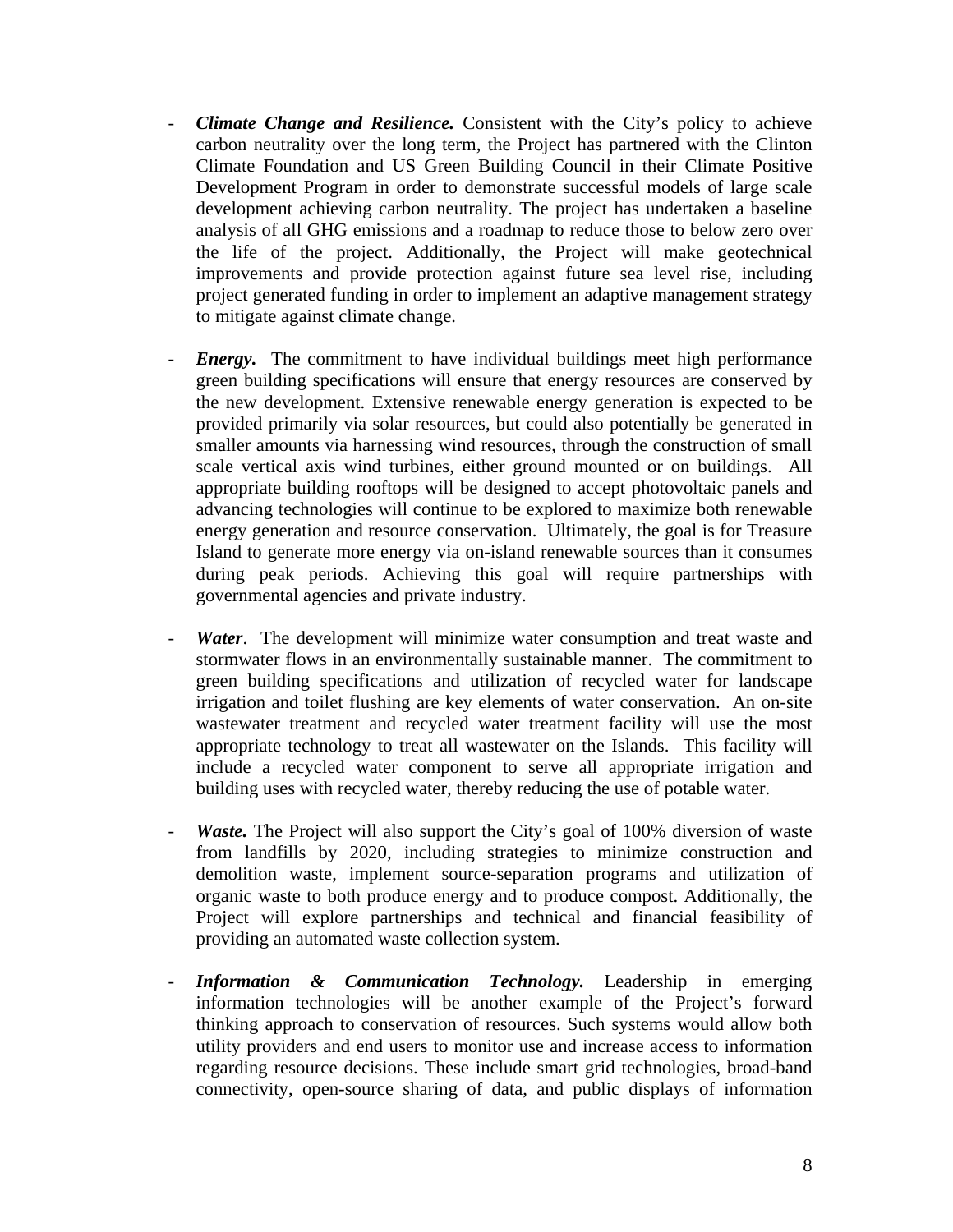including travel demand, energy and water consumption, carbon footprint and transportation schedules to enable residents and visitors to make informed decisions in real-time.

- *Economic Vitality.* An overarching requirement of the Project is that it maintain financial feasibility while reducing costs and minimizing risks. This includes providing positive contribution's to the City's General Fund over the life of the project, as well as project generated revenues to support on-going operations and maintenance, while providing residents opportunities for affordable housing and new jobs. TIDA would also continue to explore partnerships in order to expand the pool of financial resources in order to bring additional renewable energy and energy efficiency programs to the Project. These mechanisms will continue to evolve throughout the Project, but because of the scale of the Project, there are built-in incentives to attract and capture such investments..
- *Green Building and Neighborhood Design Standards*. The Design for Development will require all new buildings to comply with the City's Green Building Ordinance, which stipulates either LEED-NC Gold certification or Green Points Rated certification depending on the size of the project. In addition, the U.S. Green Building Council (USGBC) recently unveiled a new rating and certification tool for master planned developments, referred to as LEED for Neighborhood Development, or LEED-ND. TICD has agreed that the overall master plan for Treasure Island will achieve a LEED-ND Gold rating, and TICD will use good faith efforts to work with TIDA and SFE to achieve a Platinum rating for the overall project, the highest level that may be obtained.

As a policy document, the 2010 Sustainability Plan also outlines potential partnerships, infrastructure systems and technologies and/or financial mechanisms that could be explored at different stages of project implementation and that would allow TIDA to expand its sustainability portfolio and increase environmental performance. These components would require partnerships with either public or private entities and would be delivered at no cost to the project or end users. In some instances, residents and businesses on the Islands would see cost savings and have the ability to modify their behavior based on real-time information. These could include an automated waste collection system, a district heating and cooling plant, a solar farm, green financing vehicles and smart grid technologies that could be adopted over time as financial feasibility and market acceptance grows.

#### **ATTACHMENTS**

The following Draft Project Documents are included on the enclosed CD as individual PDF files, and are available on-line for review at http://www.sftreasureisland.org/ (the main Authority website) or http://sftreasureisland.org/index.aspx?page=26 (for a direct link to the documents)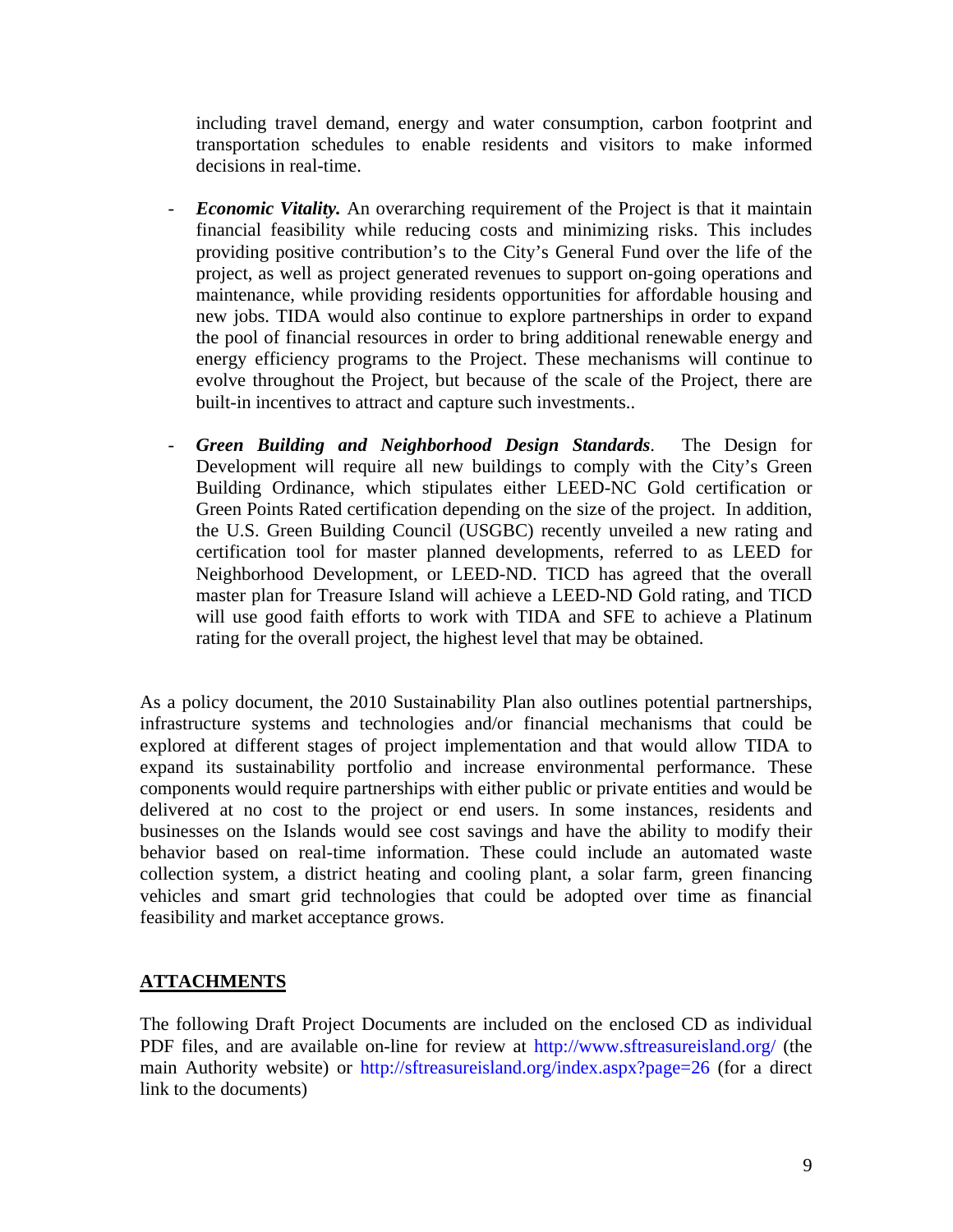- o Draft Design for Development
- o Draft Sustainability Plan

In addition, the following documents are attached to this Staff Summary:

o Attachment A: TICD Sustainability Obligations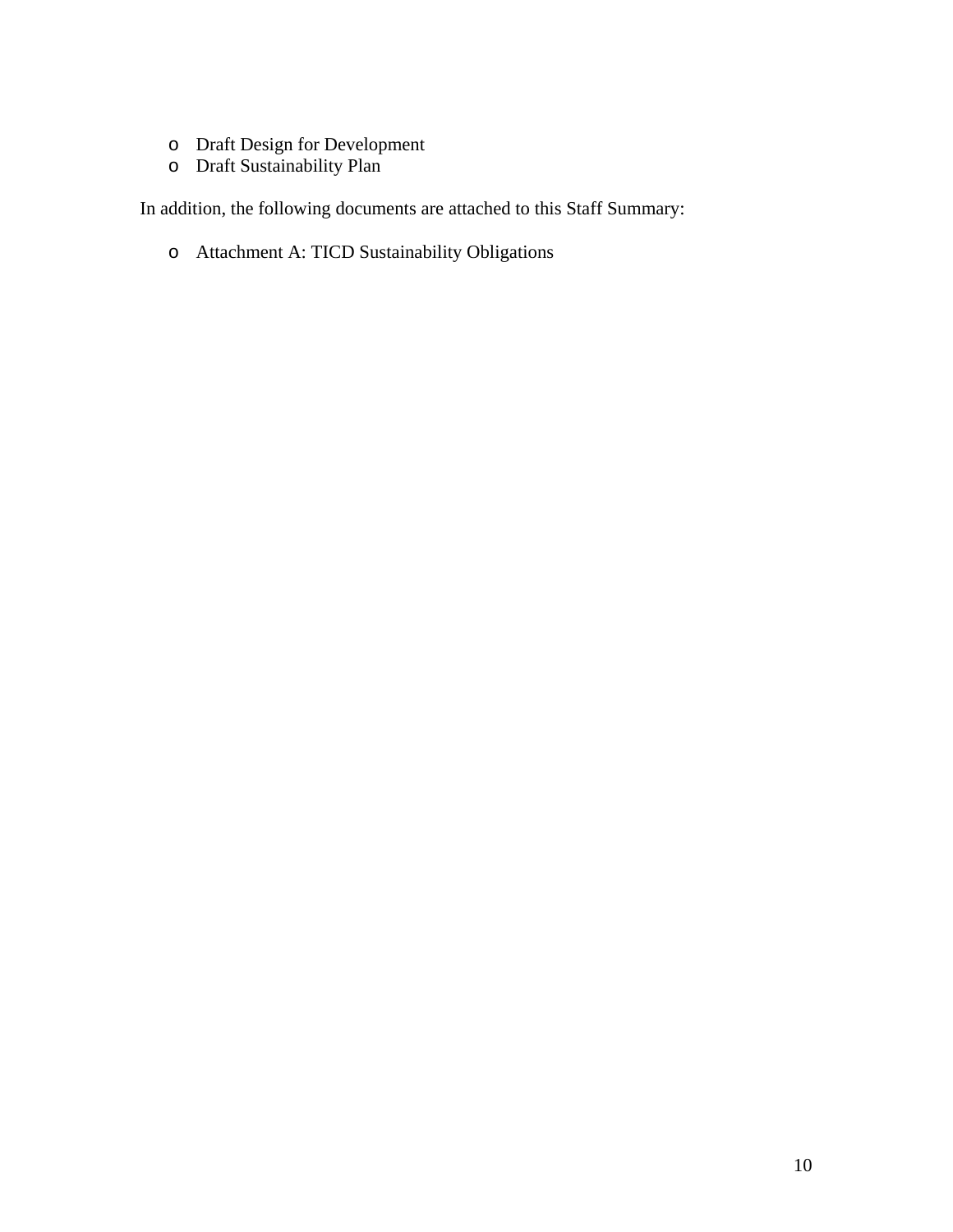#### **Attachment A**

# **TICD Environmental Sustainability Obligations**

### **Overarching Commitment:**

**Commit to good faith effort to implement the sustainability principles embedded in the Land Use Plan and Development Program while also: (1) retaining the ability to achieve TICD's targeted return on investment as established in the DDA, and (2) maintaining the project's ability to finance the level of public benefits described in the Development Program.**

The following represents TICD's environmental sustainability obligations pertaining to the development of Treasure Island and Yerba Buena Island:

\_\_\_\_\_\_\_\_\_\_\_\_\_\_\_\_\_\_\_\_\_\_\_\_\_\_\_\_\_\_\_\_\_\_\_

# **LAND USE**

- 1. Commit to achieving Gold certification under the United States Green Building Council's LEED (Leadership in Energy & Environmental Design) for Neighborhood Development (ND) rating system (July 2010 version), while making a good faith effort to achieve the higher Platinum certification.
- 2. Implement the DDA-approved land use plan which includes the following fundamental environmentally sustainable elements:
	- Dense, compact, walkable design centered around a robust transit hub;
	- Street and building orientation designed to maximize penetration of sunlight into parks, streets and buildings and to protect streets and open spaces from the prevailing winds, fostering a more comfortable outdoor environment;
	- Establishment of convenient neighborhood-serving retail and services that lessens need for driving;
	- Adaptive reuse of existing historic structures to honor the heritage of the site and contribute to the uniqueness of the islands;
	- Convert previously developed lands so that approximately 2/3 of the available land area is dedicated for parks and open space;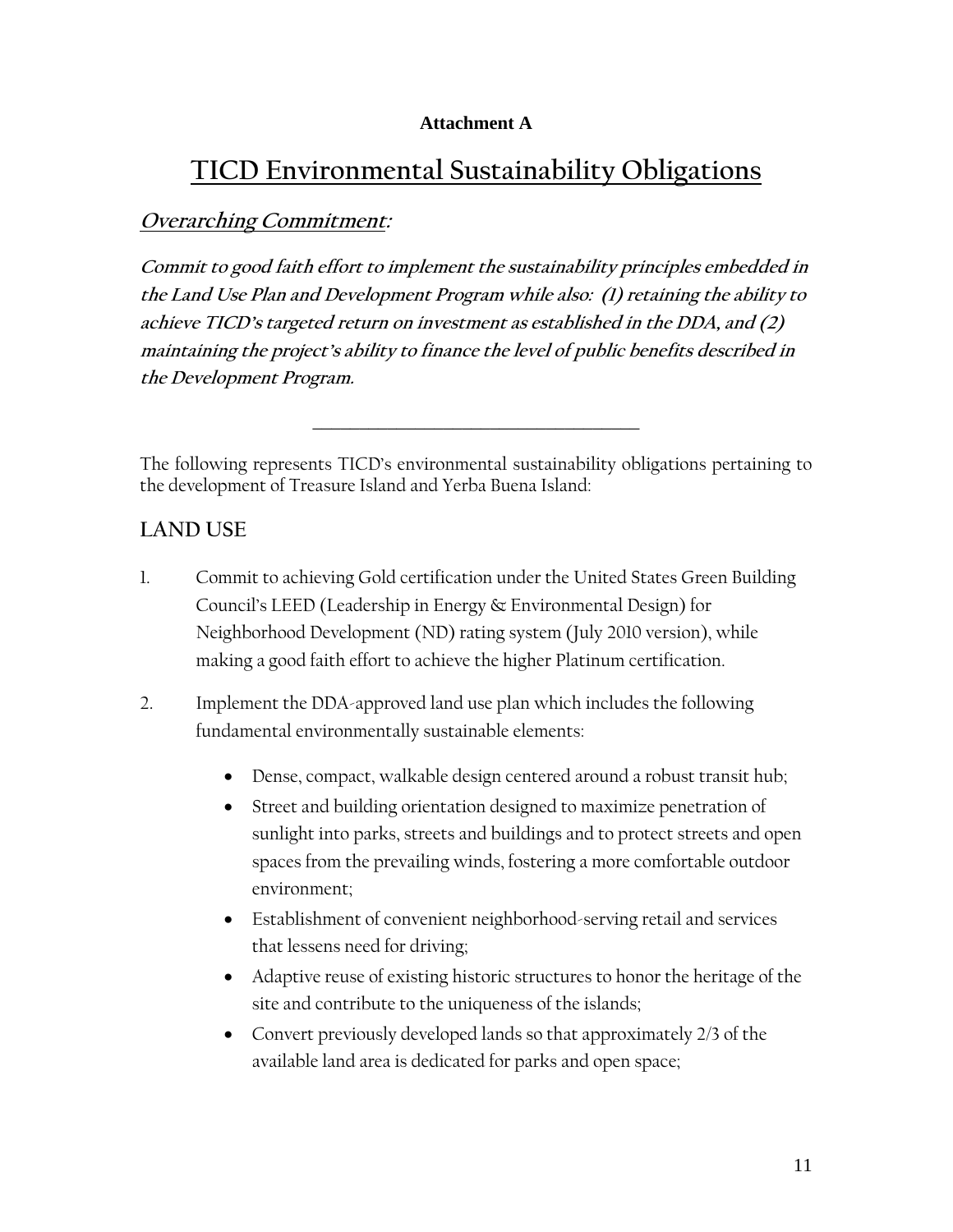- Dedicate land for an Urban Agricultural Park to promote local organic food production and prepare land for development of agricultural and community garden uses in accordance with the Design for Development and Infrastructure Plan; and
- Complete additional remediation work beyond that done by the Navy to ensure the safety of future residents and users of Treasure Island, in accordance with the Infrastructure Plan.
- 3. Implement the Parks and Open Space plan attached to the DDA which includes the following elements:
	- Use of native or regionally appropriate species for landscaping where appropriate, with an emphasis on drought tolerant plantings;
	- Protection of sensitive species in accordance and consistent with applicable laws and the California Environmental Quality Act
	- Funding for on-going operations and maintenance, in accordance with the terms of the DDA;
	- Implement certain components of the Yerba Buena Island Habitat Management Plan.
- 4. Comply with the CEQA Mitigation Monitoring and Reporting Plan.

# **TRANSPORTATION AND INFRASTRUCTURE**

- 1. Implement the transportation programs and meet operating subsidy obligation set forth in the Transportation Implementation Plan and provide funding for the transportation-related capital improvements as set forth in the Financing Plan, which includes the following elements:
	- An on-island transit shuttle connecting the islands' neighborhoods;
	- Transit stops buffered against wind and rain;
	- A Ferry Terminal on Treasure Island for ferry service to San Francisco;
	- New bus infrastructure for service to the East Bay;
	- Development of an extensive and connected islands'-wide bicycle network;
	- Mandatory car sharing service available in larger residential and commercial projects; and
	- Required purchase of transit pass for each household.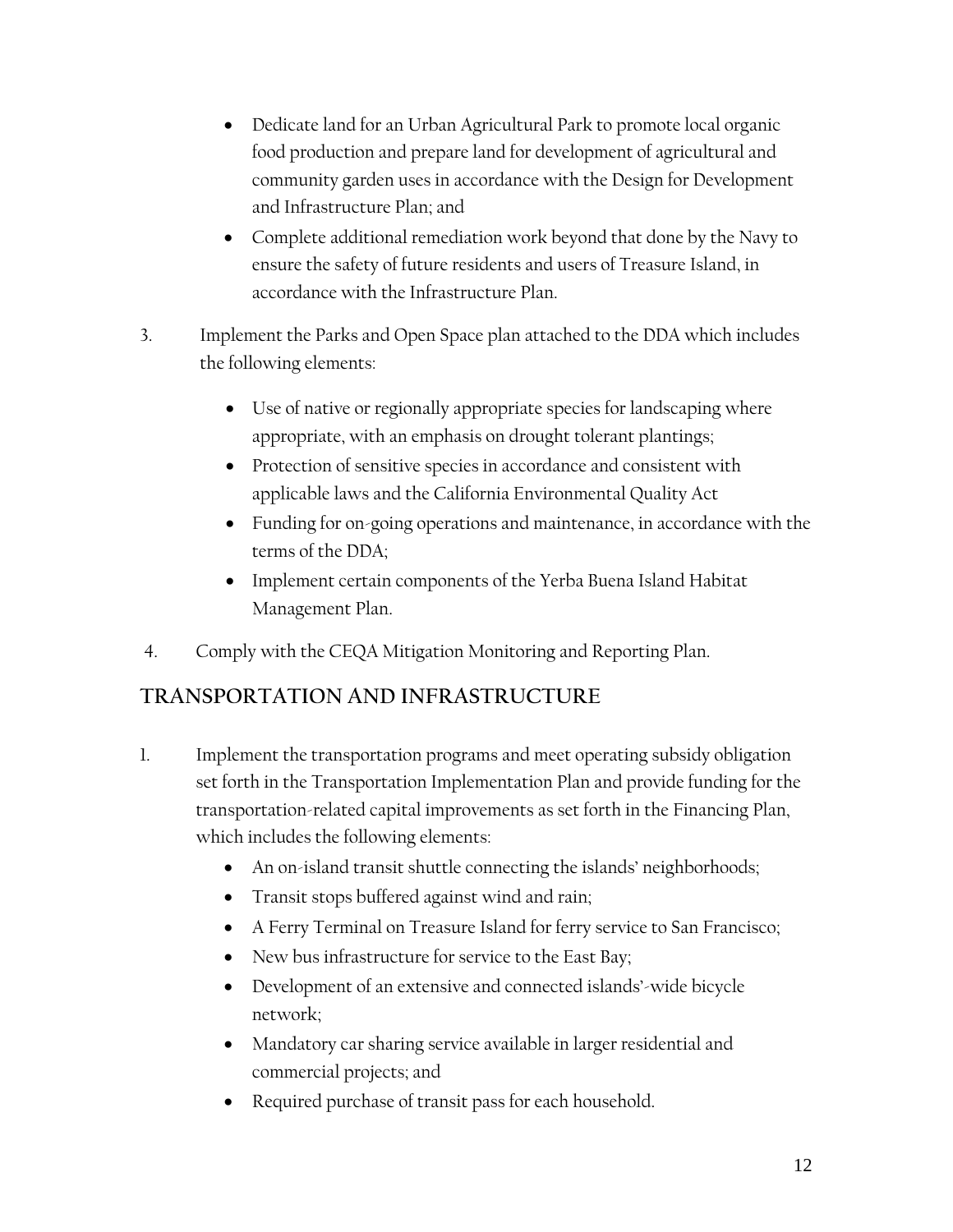- 2. Develop an infrastructure system set forth in the Infrastructure Plan, which includes the following elements:
	- Storm water treatment wetlands appropriately sized to handle projected storm water treatment flows;
	- Provision of water storage on Yerba Buena Island equal to two days average potable water demand plus four hours of fire flow;
	- Construction of a recycling and composting center for composting food and green waste;
	- Erosion and sedimentation control measures during construction based on an approved Storm Water Pollution Prevention Plan for each phase of construction;
	- Improvements to protect against seismic, flooding and climate change risks; and
	- Improvements to provide adequate emergency support services as outlined in the Infrastructure Plan and the Emergency Support Plan.

# **ENERGY AND WATER**

- 1. Reduce building energy demand by requiring developers to utilize the Green Building Specifications incorporated into the Design for Development.
- 2. Incorporate design standards that require building roofs to enable installation of photovoltaic panels or solar thermal applications and to provide appropriate access rights to enable third party energy providers to access rooftops.
- 3. Construct renewable energy infrastructure that will provide a minimum 5% of peak demand delivered from on-site renewable energy.
- 4. Achieve at least 15% compliance margin over Title 24 Part 6 2008 California Energy Standards.
- 5. Provide energy capacity and infrastructure to accommodate potential electric vehicle charging stations in public and private areas.